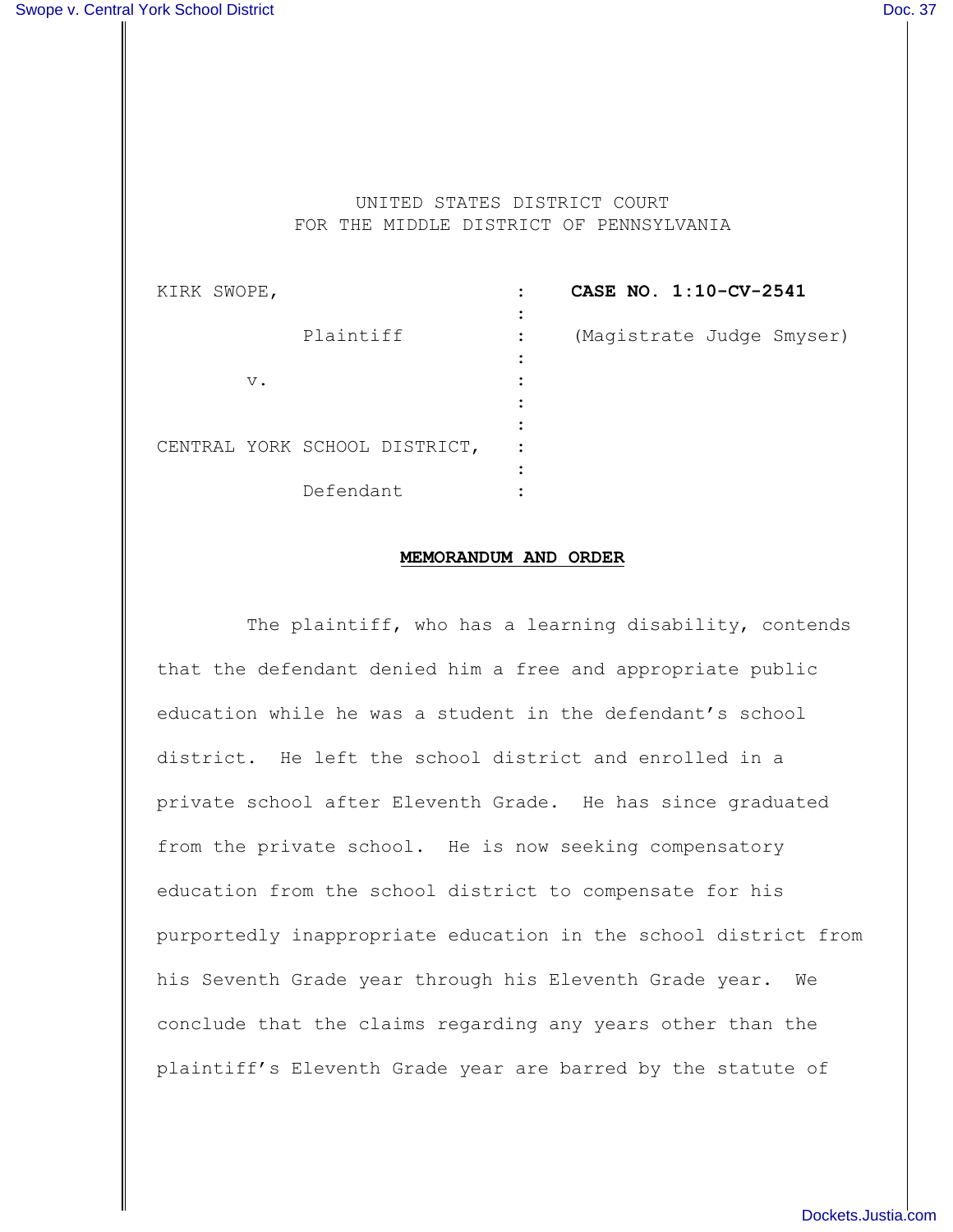limitations. We also conclude that the school district provided him with a free and appropriate public education during his Eleventh Grade year. Thus, we will enter judgment against the plaintiff and in favor of the defendant.

I. Procedural History.

The plaintiff commenced this action by filing a complaint on December 15, 2010. The complaint contains claims under the Individuals with Disabilities Education Act (IDEA), 20 U.S.C. § 1400 *et seq.,* under Section 504 of the Rehabilitation Act, 29 U.S.C. § 794, and under the Americans with Disabilities Act, 42 U.S.C. § 12131 *et seq.* The claims under the Rehabilitation Act and the Americans with Disabilities Act were dismissed. Thus, only the IDEA claim remains.

The parties consented to proceed before a magistrate judge pursuant to 28 U.S.C. § 636(c), and the case was referred to the undersigned.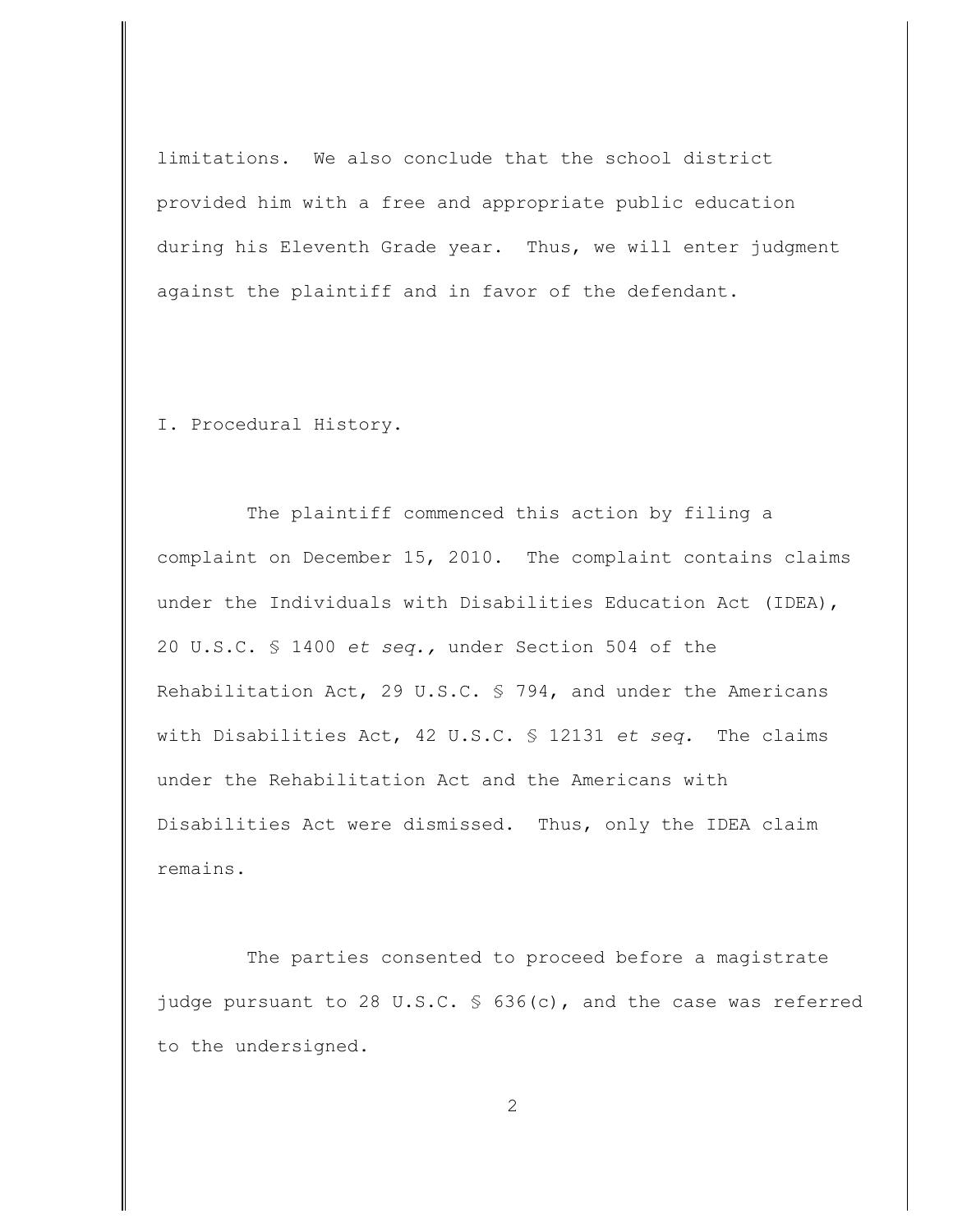The defendant filed an answer to the complaint. At the case management conference, the parties agreed that the case would be decided on the administrative record. The plaintiff then filed a motion for judgment on the administrative record, and that motion has been briefed.

II. IDEA Legal Standards.

Congress enacted the IDEA *inter alia* "to ensure that all children with disabilities have available to them a free appropriate public education that emphasizes special education and related services designed to meet their unique needs and prepare them for employment and independent living." 20 U.S.C.  $$1400(d)(1)(A)$ . The Act defines free appropriate public education (FAPE) as:

> special education and related services that-- (A) have been provided at public expense, under public supervision and direction, and without charge; (B) meet the standards of the State educational agency; (C) include an appropriate preschool, elementary, or secondary school education in the State involved; and (D) are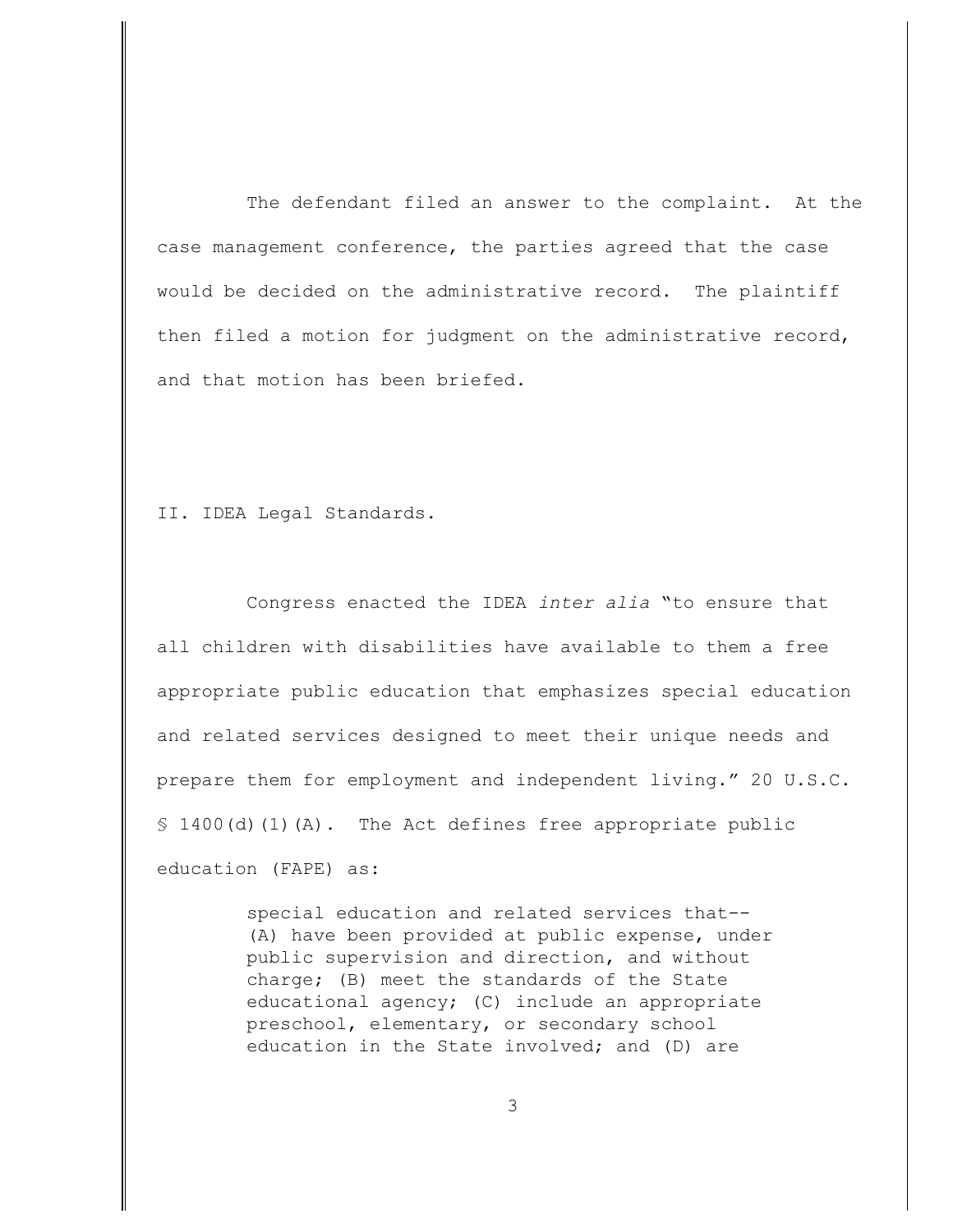provided in conformity with the individualized education program required under section 614(d)  $[20 \text{ U.S.C. } \S 1414 \text{ (d)}].$ 

20 U.S.C. § 1401(9).In addition to the FAPE requirement, the IDEA provides that states must establish procedures that assure that, to the maximum extent appropriate, children with disabilities are educated with children who are not disabled. 20 U.S.C. § 1412(a)(5).

An individualized education program (IEP) is the primary vehicle for providing students with the required FAPE. *S.H. v. State-Operated School of Dist. of the City of Newark,* 336 F.3d 260, 264 (3d Cir. 2003). "The IEP consists of a detailed written statement arrived at by a multi-disciplinary team summarizing the child's abilities, outlining the goals for the child's education and specifying the services the child will receive." *Polk v. Central Susquehanna Intermediate Unit 16*, 853 F.2d 171, 173 (3d Cir. 1988).

 "The Supreme Court has construed the statute's FAPE mandate to require 'education specially designed to meet the unique needs of the handicapped child, supported by such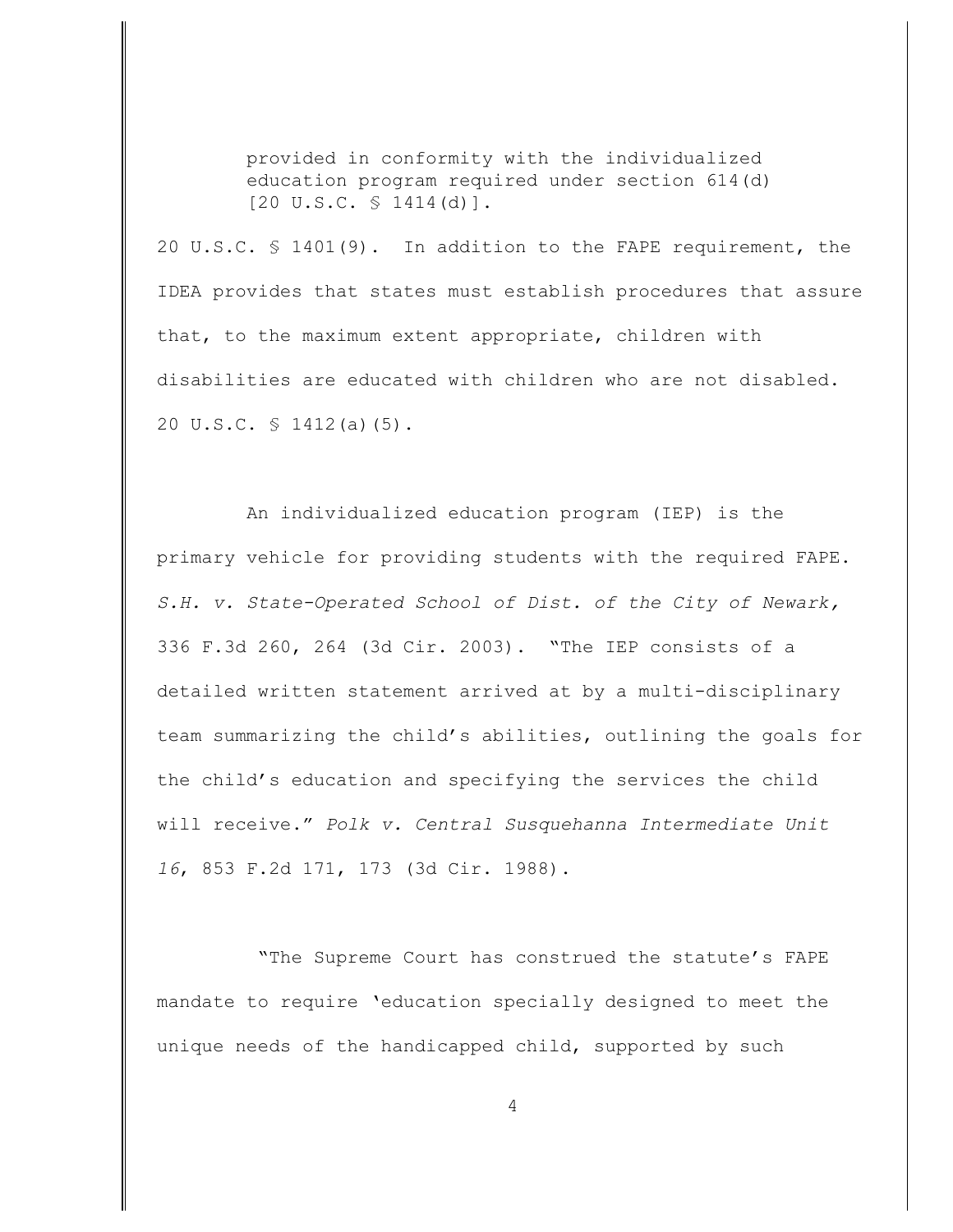services as are necessary to permit the child 'to benefit' from the instruction.'" *T.R. v. Kingwood Township Bd. of Educ.*, 205 F.3d 572, 577 (3d Cir. 2000)(quoting *Bd. of Educ. of Hendrick Hudson Central School Dist. v. Rowley*, 458 U.S. 176, 188-89 (1982)). An IEP must offer more than a trivial or de minimis educational benefit. *Id.* at 577. Although the state is not required to maximize the potential of a handicapped child, the education provided must be sufficient to confer an education providing "significant learning" and "meaningful benefit" to the child. *D.S. v. Bayonne Bd. of Educ.,* 602 F.3d 553, 556 (3d Cir. 2010). The educational benefit of the IEP must be gauged in relation to the child's potential. *Ridgewood Bd. of Educ. v. N.E.*, 172 F.3d 238, 247 (3d Cir. 1999). "To fulfill this mandate a district court must 'analyze the type and amount of learning' of which the student is capable." *Kingwood Twp., supra,* 205 F.3d at 578.

"The issue of whether an IEP is appropriate is a question of fact." *S.H., supra,* 336 F.3d at 271.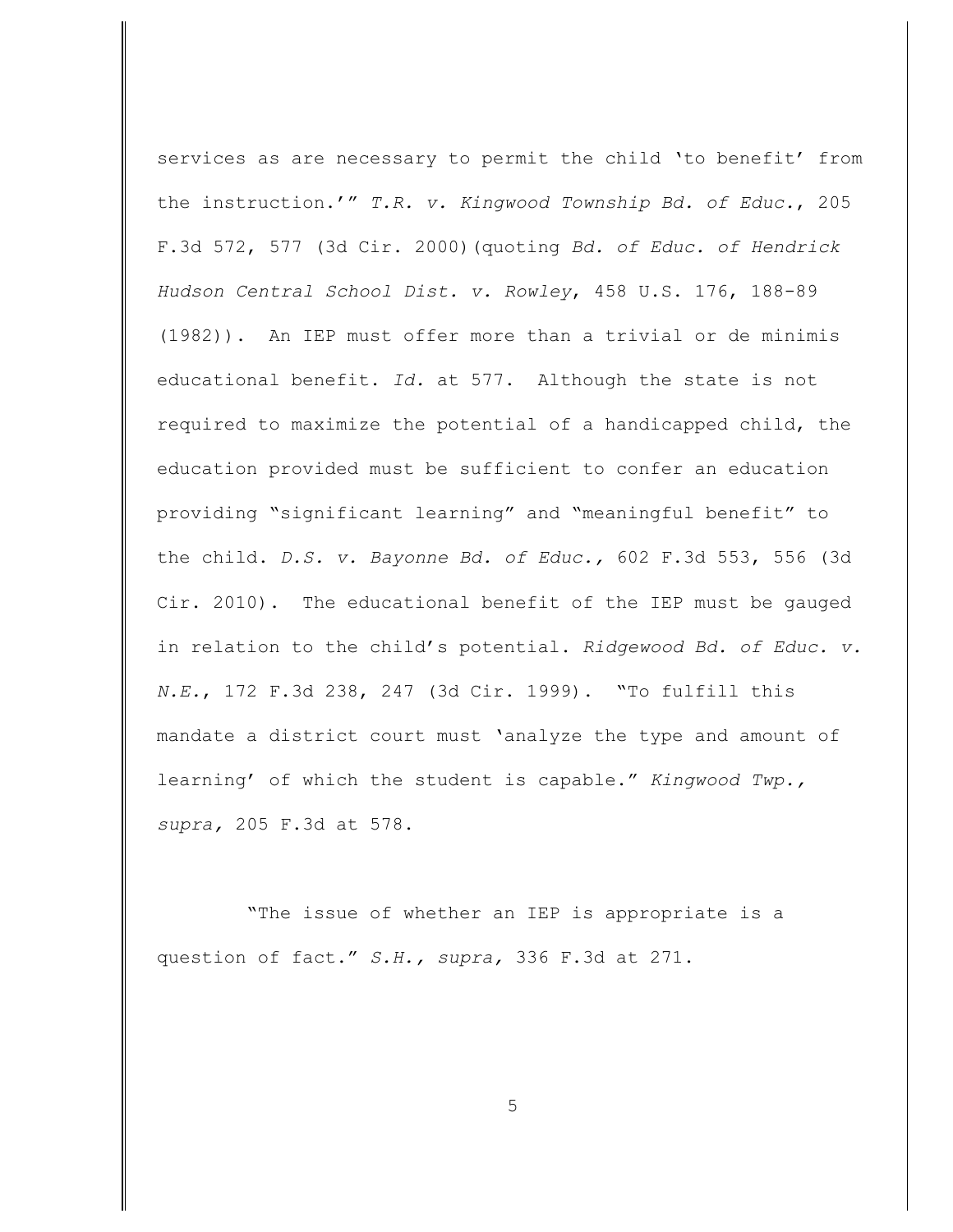The Act imposes numerous procedural safeguards to ensure proper development of the IEP and to protect the rights of parents to challenge the IEP. See *Rowley*, *supra,* 458 U.S. at 205-07. A parent may seek an administrative due process hearing. *D.S., supra,* 602 F.3d at 557. School districts may also seek an administrative due process hearing. *Schaffer v. Weast,* 546 U.S. 49, 53 (2005). "A party to the due process hearing aggrieved by its outcome has the right to bring a civil action challenging the decision in any state court of competent jurisdiction or in a federal district court, without regard to the amount in controversy." *D.S., supra,* 602 F.3d at 558 (citing 20 U.S.C.  $\frac{1415(i)}{2}$ ). The burden of proof is on the party seeking relief. *L.E. v. Ramsey Bd. of Educ.,* 435 F.3d 384, 391-92 (3d Cir. 2006).

In actions brought under the IDEA, "the court  $--$  (i) shall receive the records of the administrative proceedings; (ii) shall hear additional evidence at the request of a party; and (iii) basing its decision on the preponderance of the evidence, shall grant such relief as the court determines is appropriate." 20 U.S.C. § 1415(i)(2)(C).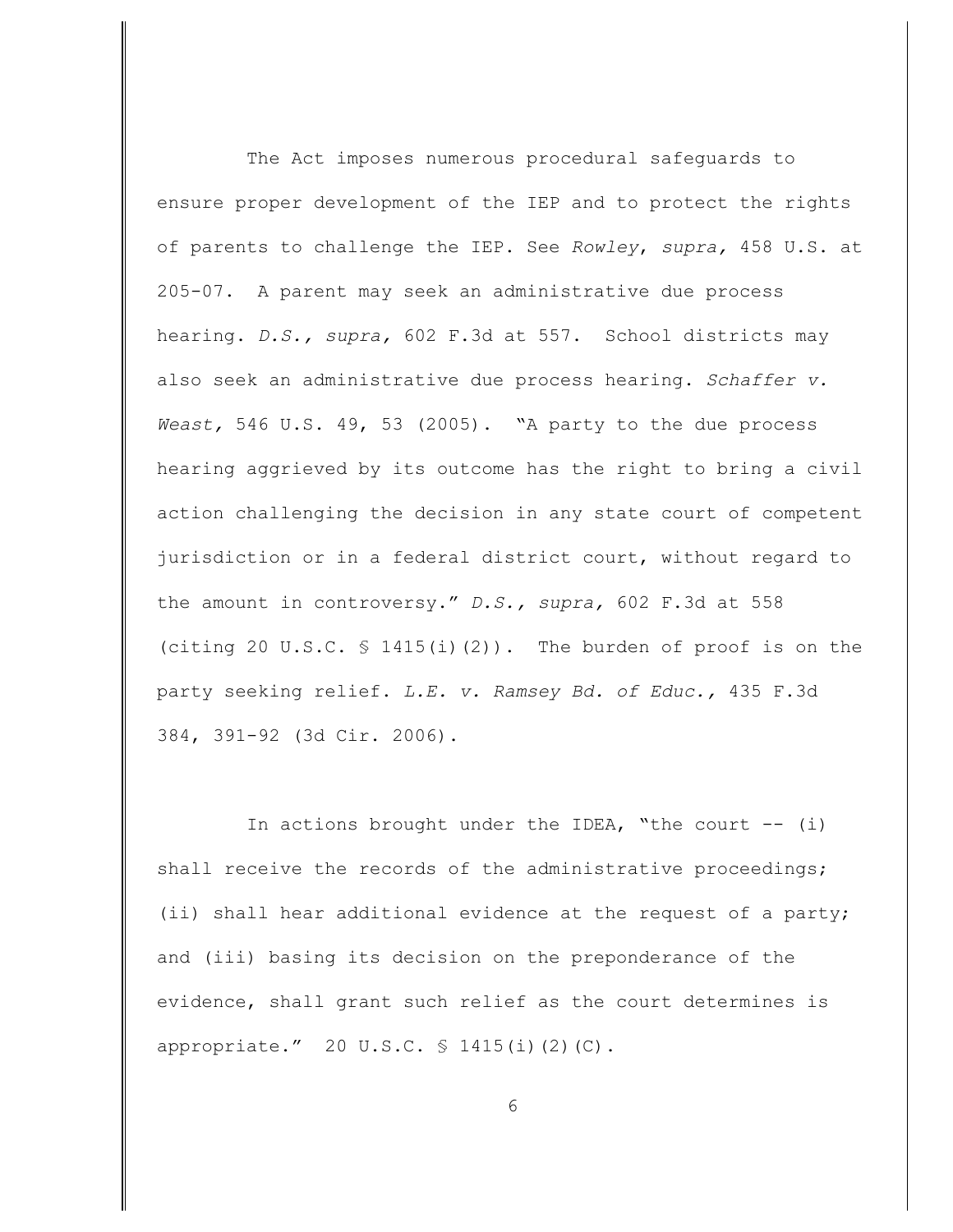The court is to apply a modified *de novo* standard of review. *S.H., supra,* 336 F.3d at 270. In reviewing the decision of a state agency under the IDEA, the district court must make its own findings by a preponderance of the evidence. *Shore Regional High School Bd. of Educ. V. P.S.,* 381 F.3d 194, 199 (3d Cir. 2004). But, in order to prevent district courts from imposing their own views of preferable educational methods on the states, the court must give "due weight" to the administrative proceedings. *Rowley*, *supra,* 458 U.S. at 205-06. "Under this standard, '[f]actual findings from the administrative proceedings are to be considered prima facie correct,' and '[i]f a reviewing court fails to adhere to them, it is obliged to explain why.'" *Shore Regional, supra,* 381 F.3d at 199 (quoting *S.H., supra,* 336 F.3d at 271). The court must accept credibility determinations made by the state agency unless the non-testimonial, extrinsic evidence in the record would justify a contrary conclusion. *Id.* "In this context the word "justify" demands essentially the same standard of review given to a trial court's findings of fact by a federal appellate court." *Id.* An appellate court reviews the district court's factual findings for clear error. *Id.* A finding of

7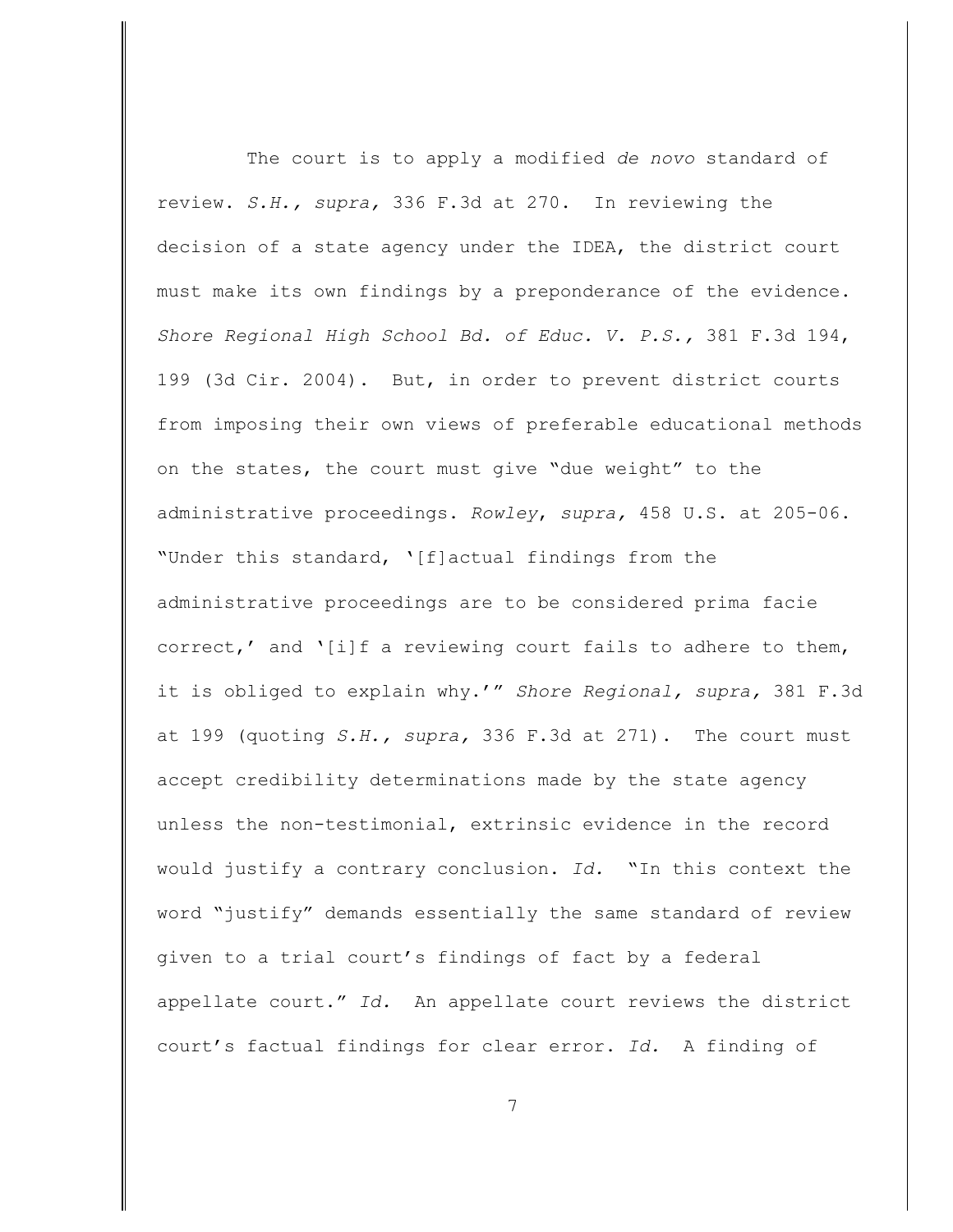fact is clearly erroneous when, after reviewing the evidence, the court is left with a definite and firm conviction that a mistake has been committed. *Id.*

III. Discussion.

The Hearing Officer held a hearing in six sessions between March and July of 2010. During the hearing, she ruled that claims that arose before January of 2008 are barred by the statute of limitations. After the hearing, she issued a written decision concluding that the district provided the plaintiff with a FAPE during the 2007/2008 school year (Eleventh Grade) and that, therefore, the plaintiff is not entitled to either tuition reimbursement or compensatory education.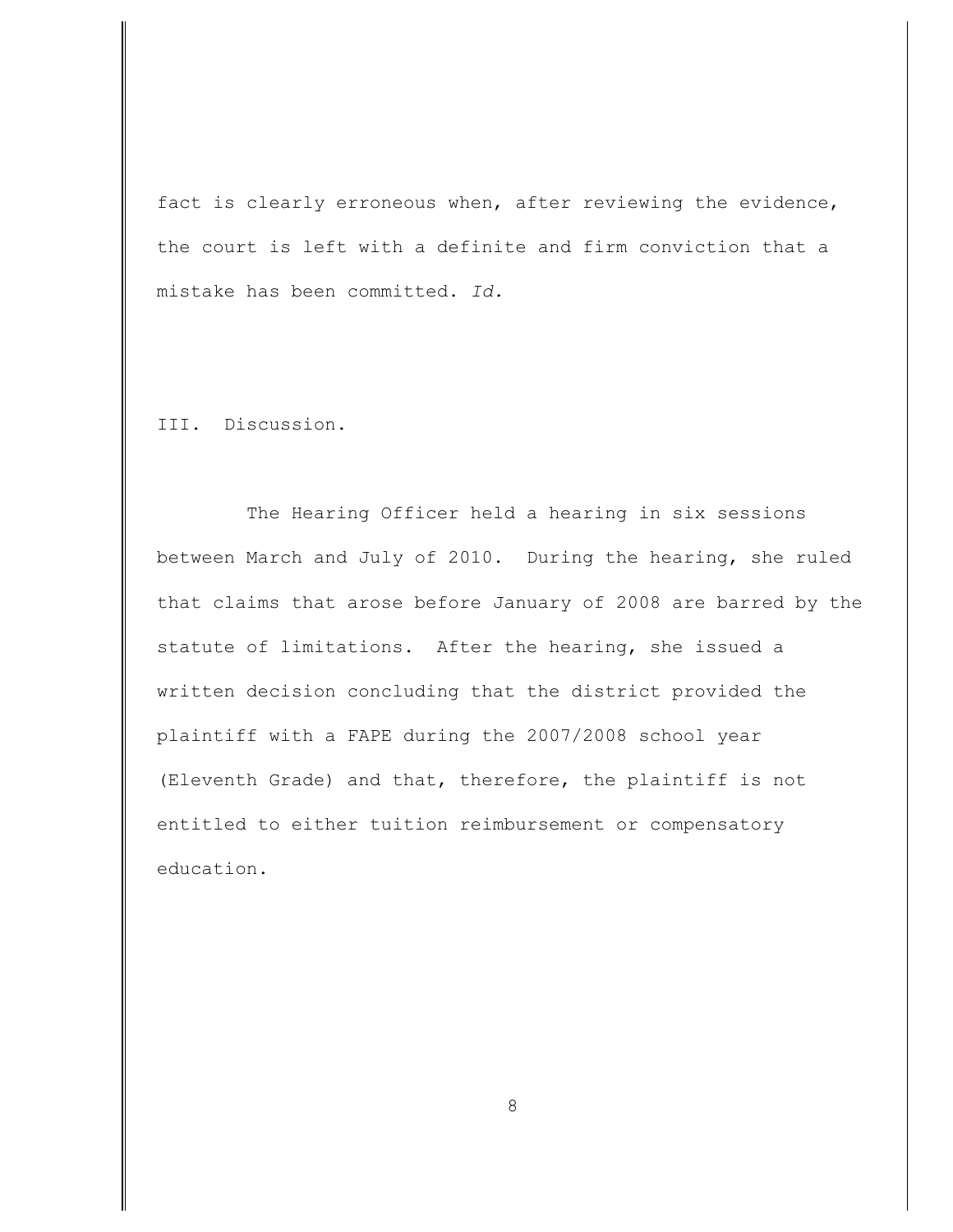A. Statute of Limitations.

The plaintiff claims that the Hearing Officer erred in ruling that the statute of limitations barred claims based on events prior to the Eleventh Grade.

The IDEA contains a two-year statute of limitations, which requires a parent to request a due process hearing within two years of the date the parent "knew or should have known about the alleged action that forms the basis of the complaint." 20 U.S.C.  $\frac{1415(f)}{3}$  (C). The statute of limitations does not apply if the parent was prevented from requesting a due process hearing because of

> (i) specific misrepresentations by the local educational agency that it had resolved the problem forming the basis of the complaint; or (ii) the local educational agency's withholding of information from the parent that was required under . . . [20 USCS §§ 1411 et seq.] to be provided by the parent.

*Id.* 

The plaintiff quotes 20 U.S.C.  $\frac{1415(f)}{f}$  (3)(C)(ii) and contends that the two-year statute of limitations does not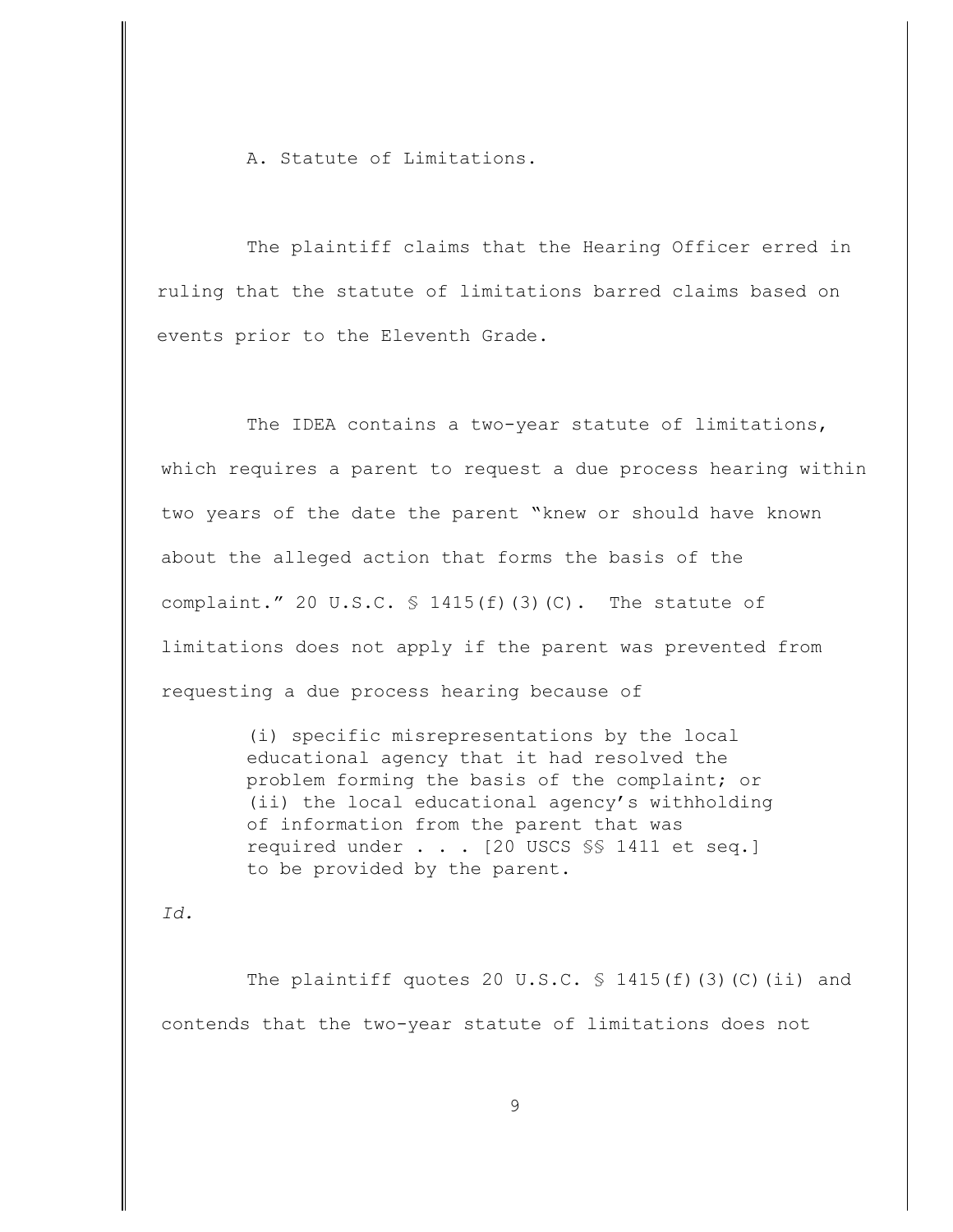apply because the defendant convinced the plaintiff's mother that there was no need for a reevaluation of the plaintiff and so prevented her from requesting a due process hearing. But the plaintiff has not presented any evidence that the defendant withheld any information that was required to be provided to his mother. And there is evidence in the record that the defendant offered the plaintiff's mother notice of the procedural safeguards applicable under the IDEA. Thus, 20 U.S.C.  $\frac{1415(f)}{3}(c)$  (C)(ii) is not applicable.

Although not specifically argued by the plaintiff, it appears that the plaintiff may implicitly be arguing that 20 U.S.C.  $\Im$  1415(f)(3)(C)(i) is applicable. But the plaintiff has not pointed to a specific misrepresentation on the part of the defendant that it had resolved the problem forming the basis of his claim. Thus, 20 U.S.C. § 1415(f)(3)(C)(i) is not applicable.

The plaintiff has not specifically argued, but may be implicitly arguing, that because the district had told the plaintiff's mother that there was no need to reevaluate him and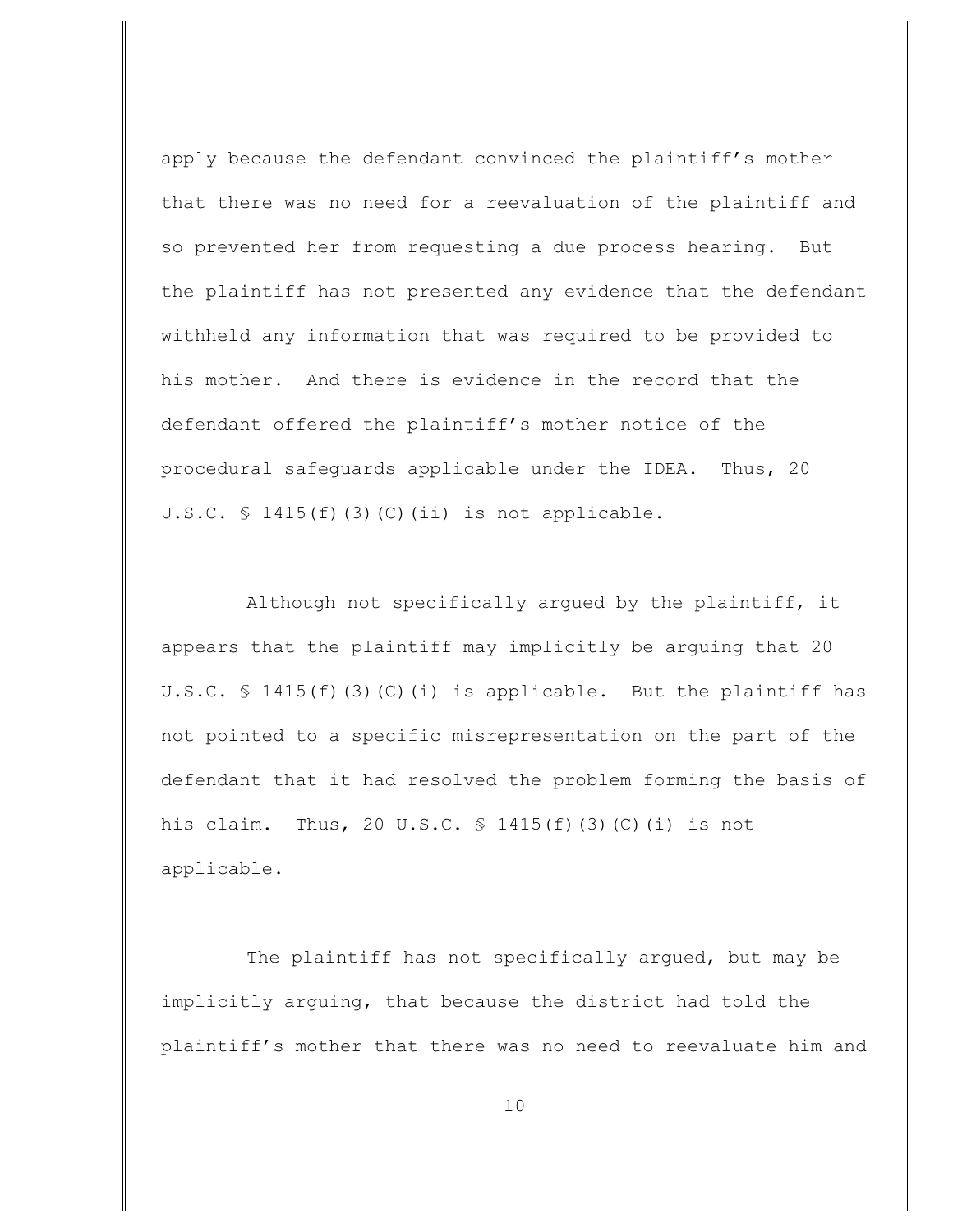that he was making progress, the plaintiff's mother did not know and did not have a basis to know that the plaintiff was not receiving a FAPE. But the record belies that contention. There is evidence of the mother's dissatisfaction with the defendant's actions regarding the plaintiff's education going back years. Also, the mother had received the plaintiff's standardized test scores showing significant problems. So the contention that the mother did not know and did not have a basis to know of the actions now forming the basis of the plaintiff's complaint would not be sustainable.

We agree with the Hearing Officer that the statute of limitations barred claims based on events prior to January of 2008.

B. Compensatory Education.

The plaintiff contends that he never requested tuition reimbursement and that the Hearing Officer erred in making a decision regarding tuition reimbursement. He further contends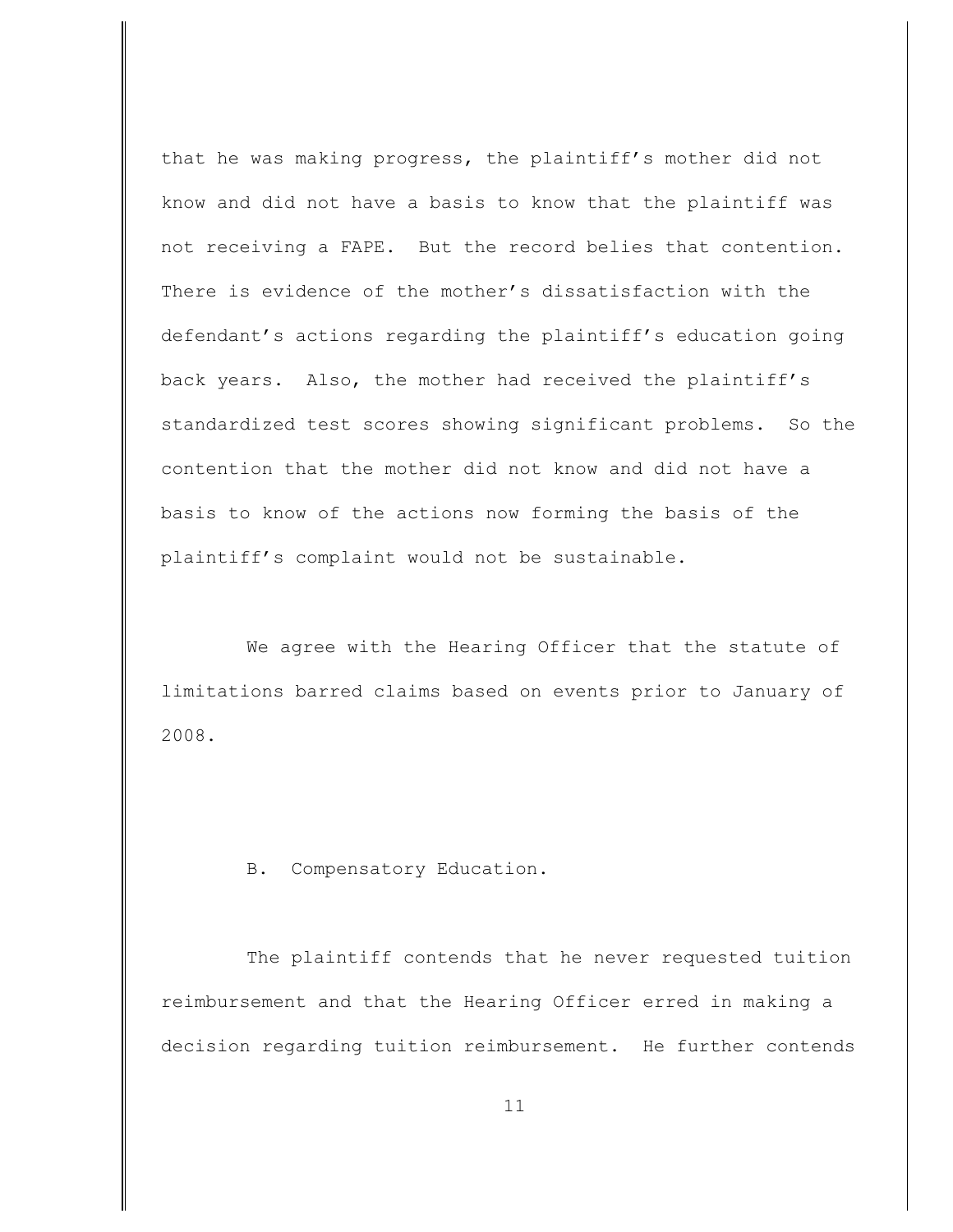that the Hearing Officer erred in failing to award him compensatory education. In fact, he contends that the Hearing Officer became confused with the tuition reimbursement issue and completely failed to address the compensatory education issue.

We agree with the plaintiff that because he was not requesting tuition reimbursement, the Hearing Officer erred in addressing the issue of tuition reimbursement. But that error was harmless. We can simply disregard the Hearing Officer's finding regarding tuition reimbursement. We disagree with the plaintiff's contention that the Hearing Officer failed to address the issue of compensatory education. She recognized that the plaintiff was seeking compensatory education, and concluded that his claim for compensatory education should be denied.

If a student has been denied a FAPE, the court may award compensatory education to account for the period that the student was denied a FAPE. *Mary T. v. School Dist. of Philadelphia,* 575 F.3d 235, 249 (3d Cir. 2009). Compensatory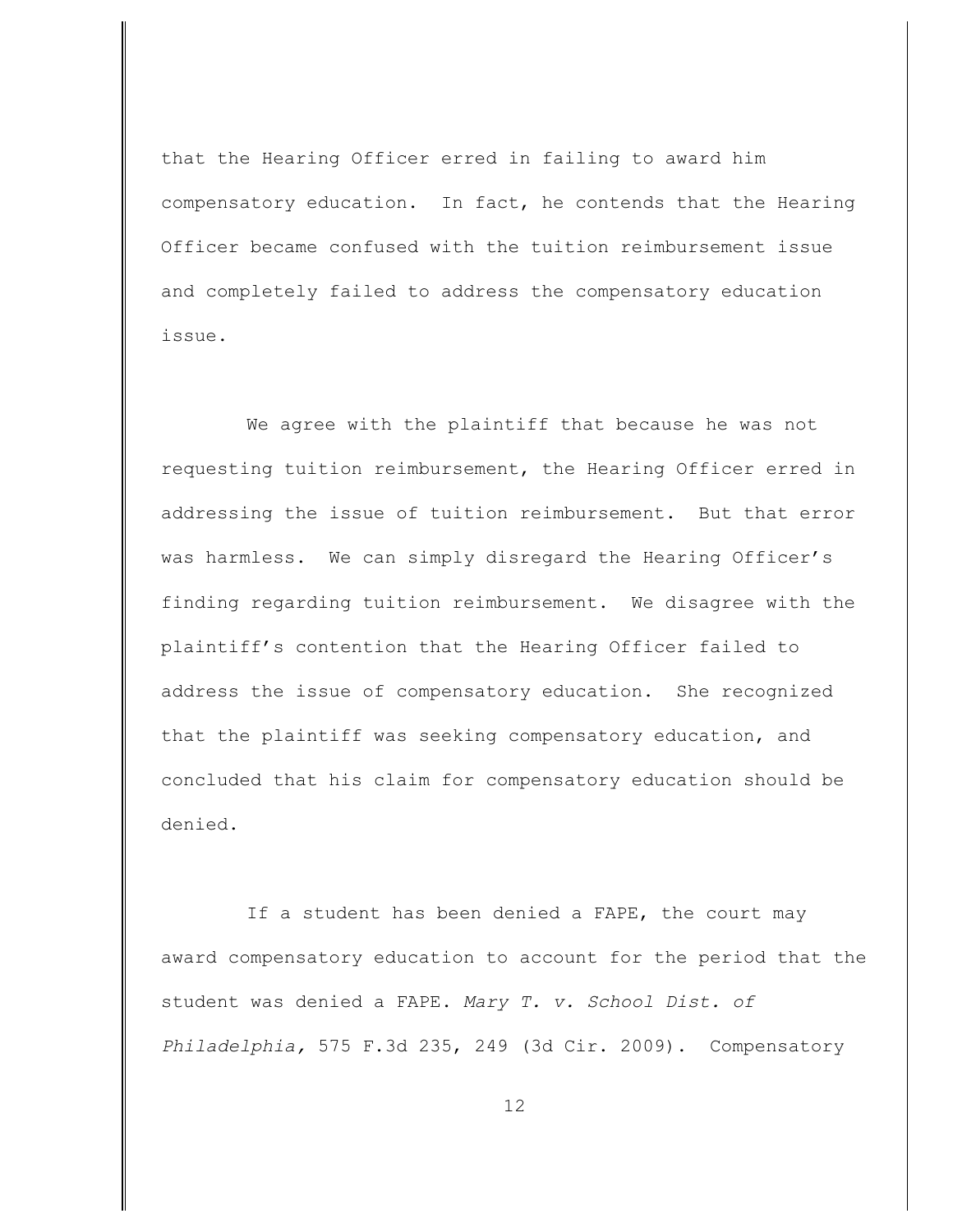education is designed to require school districts to pay expenses that they should have paid all along. *Id.* 

Some of the Hearing Officer's discussion dealt with the similarities between the plaintiff's public and private school placements, and she concluded that the plaintiff received similar services in both the public and private schools. Because of the similarities between the two placements, she reasoned, if the private school provided a FAPE to the plaintiff then so had the defendant and if the defendant failed to provide the plaintiff with a FAPE then so had the private school. That reasoning, or course, does not answer the question whether the defendant in fact had provided the plaintiff with a FAPE. But the Hearing Officer also reasoned:

> There is substantially more evidence in the record establishing that the District provided Student with appropriate services that resulted in meaningful progress in light of Student's cognitive potential, including the private school's evaluation during the 2008/2009 school year. (FF 31) The foregoing discussion, however, is sufficient to determine that Parent's claims for both tuition reimbursement and compensatory education must be denied.

> > 13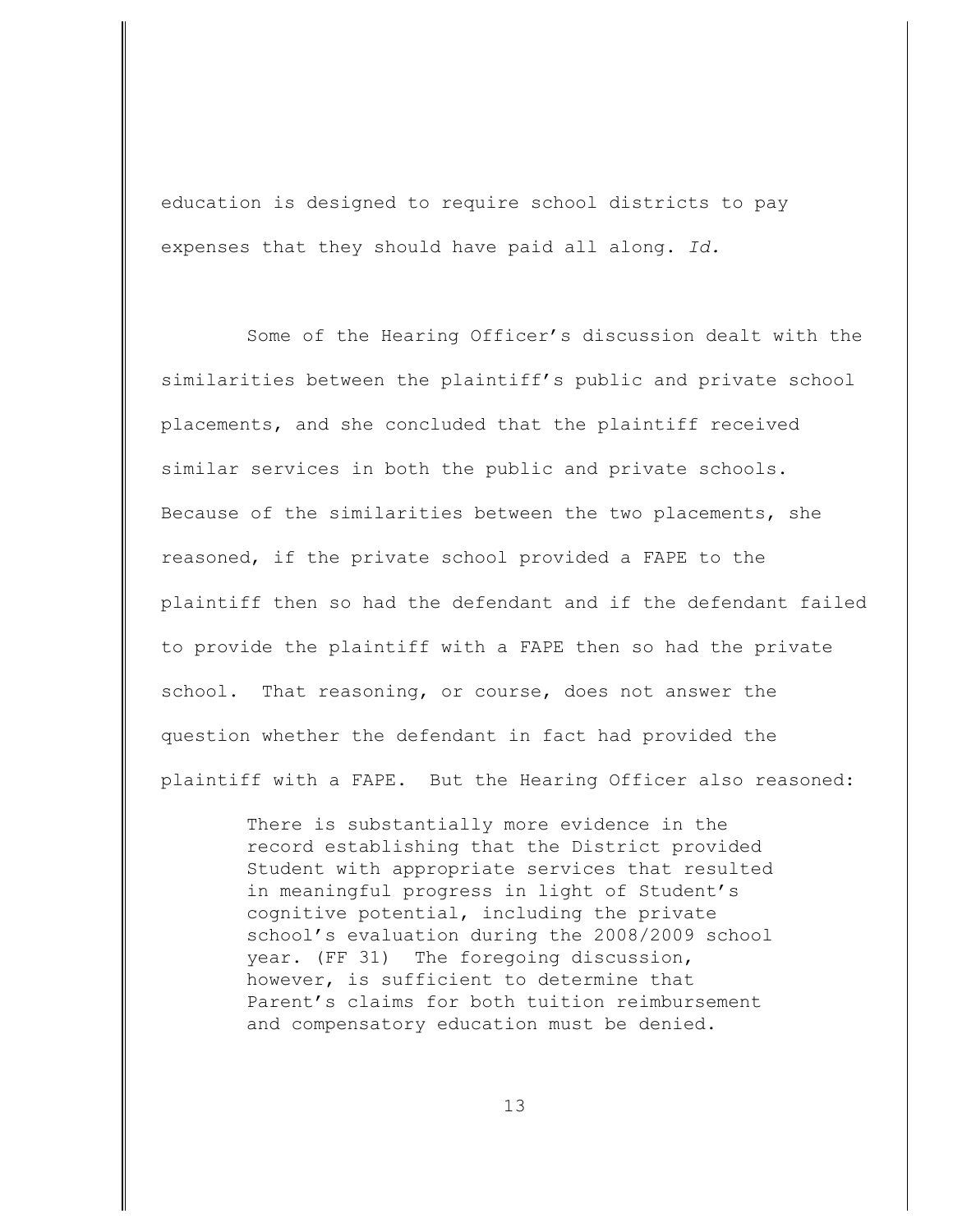Hearing Examiner Decision at 17. The Hearing Officer found that the school provided appropriate services given the plaintiff's cognitive potential; accordingly, we have no doubt that the Hearing Officer found that the defendant had provided a FAPE to the plaintiff during his Eleventh Grade year. We must determine whether that finding is correct.

The Hearing Officer made the following findings of fact about the plaintiff's Eleventh Grade year in the district.

The IEP, as developed in May of 2007, included goals for writing and self-advocacy. *Hearing Officer Finding of Fact # 11.* Special education services were to be delivered in both regular education classes and in the resource room for a combined total of 7.6 hour/weeks, with three hours provided in the regular education setting and 4.6 hours provided in a segregated setting. *Id.* Specially designed instruction included test taking accommodations, such as a separate room, extended time, and no deductions for spelling errors. *Id.* at 12. Specially designed instruction also included assistance with editing of writing assignments, study guides to prepare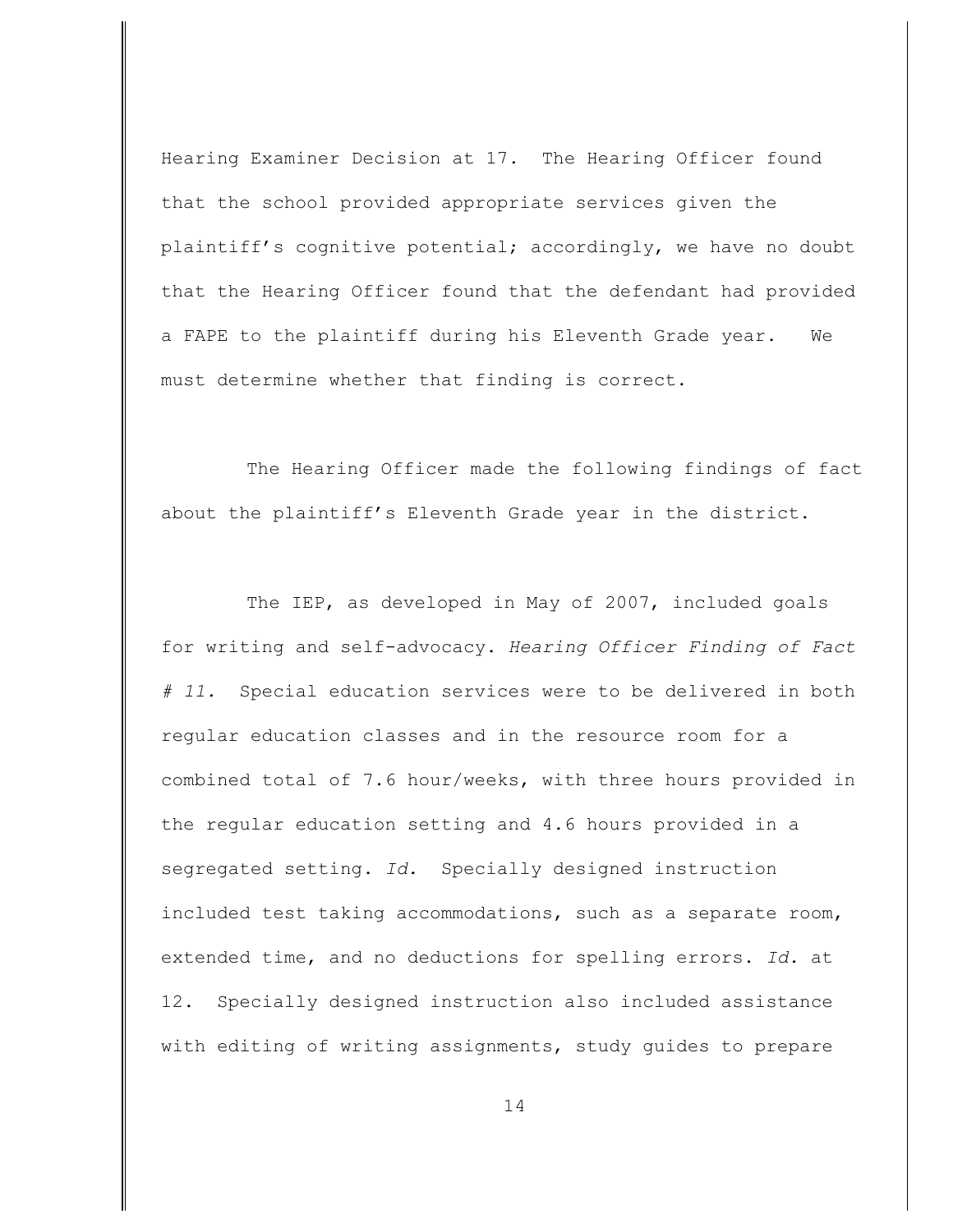for tests, intermittent deadlines on long-term projects, copies of notes upon request, preferential seating, and assistance with reading above the 7/8th grade level. *Id.* Further, the IEP provided that if the plaintiff's grades were to drop below a 2 (c) level in any class or if the plaintiff were to have more than two missing assignments contact would be made with the plaintiff's case manager and/or parent. *Id.* Also the IEP team was to reconvene within the first four weeks after the beginning of the school year if the plaintiff was failing in his math/science class. *Id.*

The plaintiff followed a modified Eleventh Grade curriculum in English. *Id.* at 13. He was enrolled in regular education classes for all of his other courses, but he had the additional support of an instructional aide in the regular classroom. *Id.*

The plaintiff's combined math/science class was a regular education course designed for students who had difficulty in those subjects. *Id.* at 14. The class was taught by both a math teacher and a science teacher and was taught at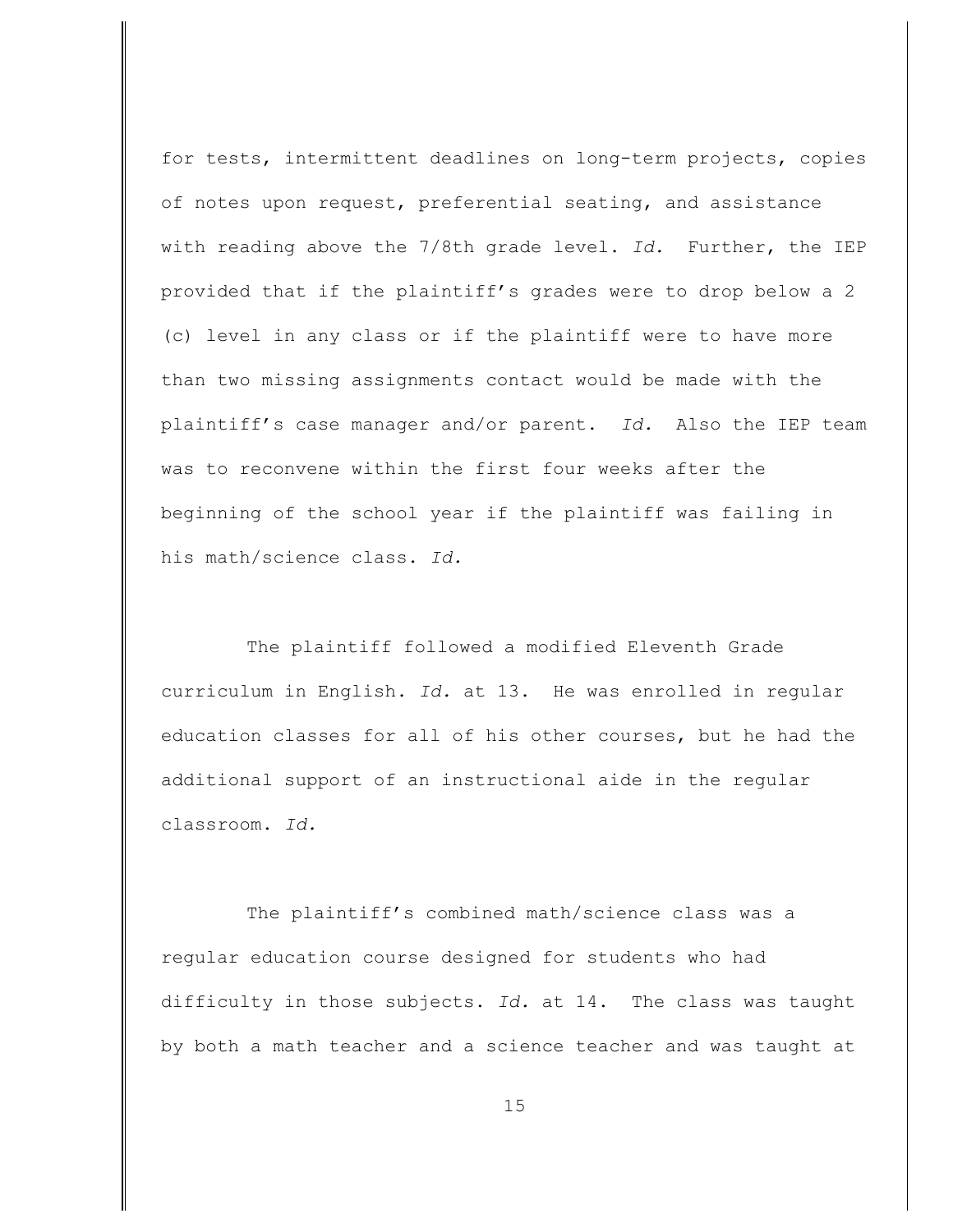a slower pace. *Id.* The plaintiff's IEP team believed that he might do better in a class that provided hands-on experiences characteristic of that class. *Id.*

The plaintiff, however, did not relate well on a personal level to the math/science class teachers. *Id*. at 16. He did not like accepting help from teachers he believed did not personally care about him. *Id*. Despite considerable individualized in-class support, the plaintiff began to struggle in the math/science class early in the school year. *Id.* at 15. His performance did improve after the teachers adjusted the extended-time policy to permit more time to complete missed work. *Id*.

The IEP team met in early October of 2007 to revise the plaintiff's IEP. *Id*. at 17. The specially designed instruction section of the IEP was amended to added that the plaintiff was to receive clarification of instructions, prompts to remain on task, and more support for organization to be provided during the academic prep period. *Id*.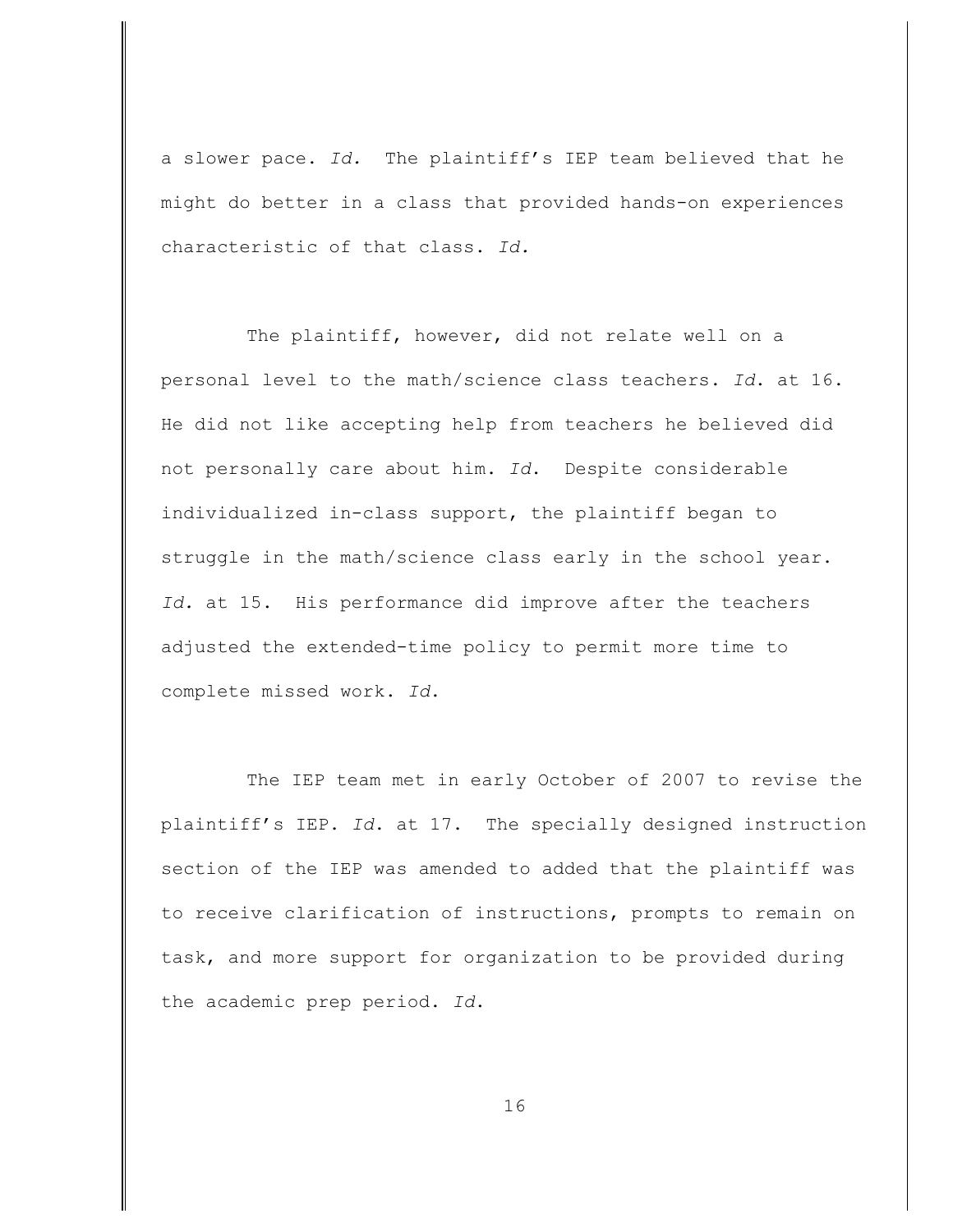The plaintiff's teachers generally reported that he lacked motivation and that his lack of motivation was shown through missed assignments, lack of engagement in academic classes, and refusal to attend academic prep classes to take advantage of the assistance available there. *Id*. at 18.

The plaintiff completed transition surveys in 10th and 11th grades indicating that he was interested in attending college and specifying graphic design as a career interest. *Id*. at 23. The transition section of the plaintiff's Eleventh Grade IEP listed attending technical/trade school to prepare for a career in sign-making as the plaintiff's immediate postsecondary outcome. *Id*. at 24. Activities to prepare for that outcome included courses in graphic design, architectural design, and architectural and mechanical drafting. *Id*.

At the end of the 2007/2008 school year, the plaintiff's cumulative grade point average was 2.11. *Id*. at 41. The plaintiff's scores for the Eleventh Grade Pennsylvania System of School Assessment, taken before leaving the district in the spring of 2008 and reported in the fall of 2008, were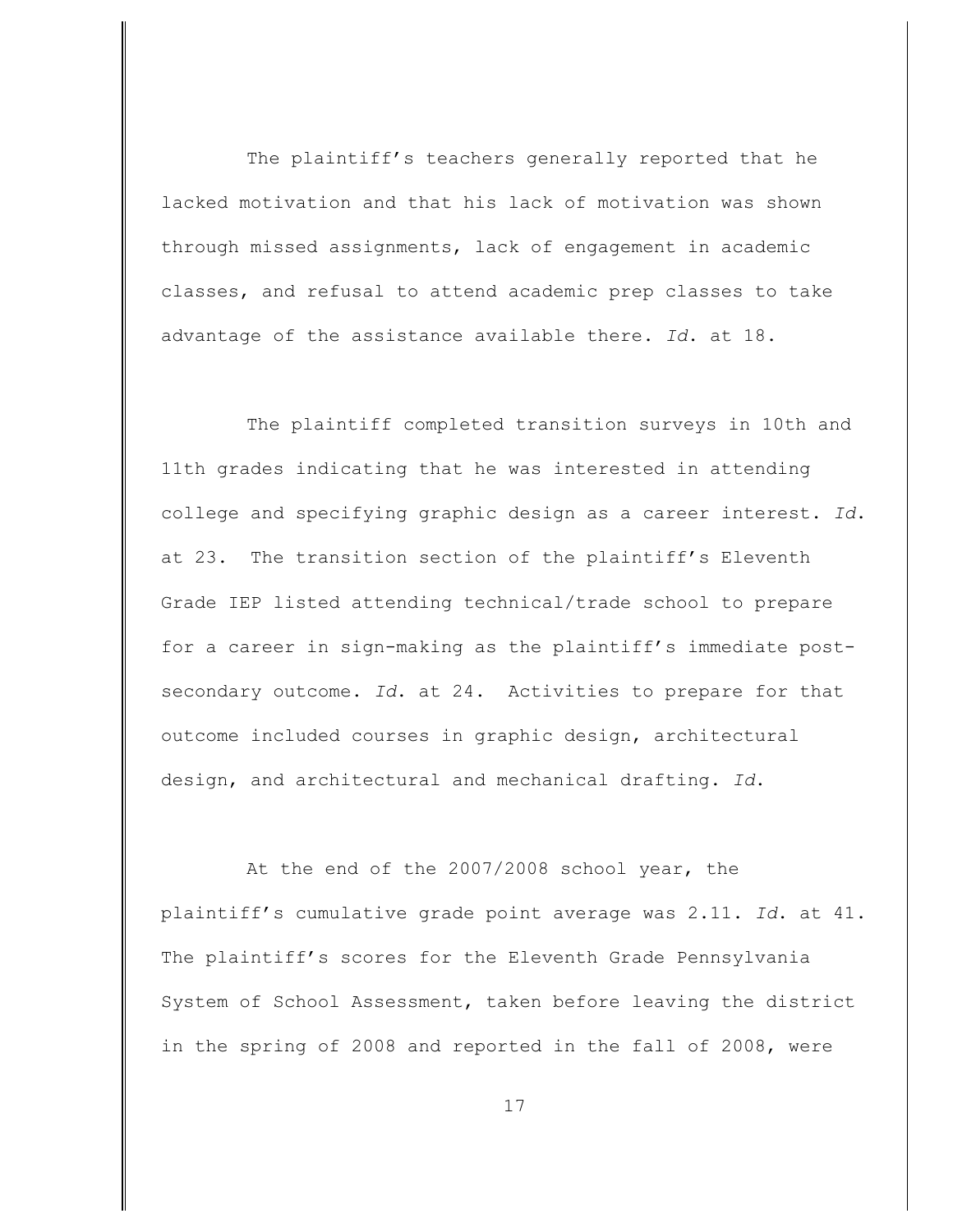*below basic* for math, were *basic* for reading and science, and were *proficient* for writing. *Id*. at 40.

The above findings of fact of the Hearing Officer are supported by the record, and we adopt those findings. Contrary to the plaintiff's contentions, we do not find that the district was just warehousing the plaintiff, that it did not provide individualized instruction for the plaintiff, or that it failed to provide transitional planning for the plaintiff. Based on the findings of the Hearing Officer combined with the credible testimony that the IEP was implemented and that the plaintiff made progress as reflected in his grades (but not in his standardized test scores), we conclude that the plaintiff received a FAPE during his Eleventh Grade year in the district. Thus, he is not entitled to compensatory education.<sup>1</sup>

<sup>1. &</sup>quot;[C]ompensatory education is not an available remedy when a student has been unilaterally enrolled in private school." *P.P. v. West Chester Area School Dist.,* 585 F.3d 727, 739 (3d Cir. 2009). After his Eleventh Grade year in the district, the plaintiff was unilaterally enrolled in a private school. Thus, compensatory education is not available after the 2007/2008 school year.